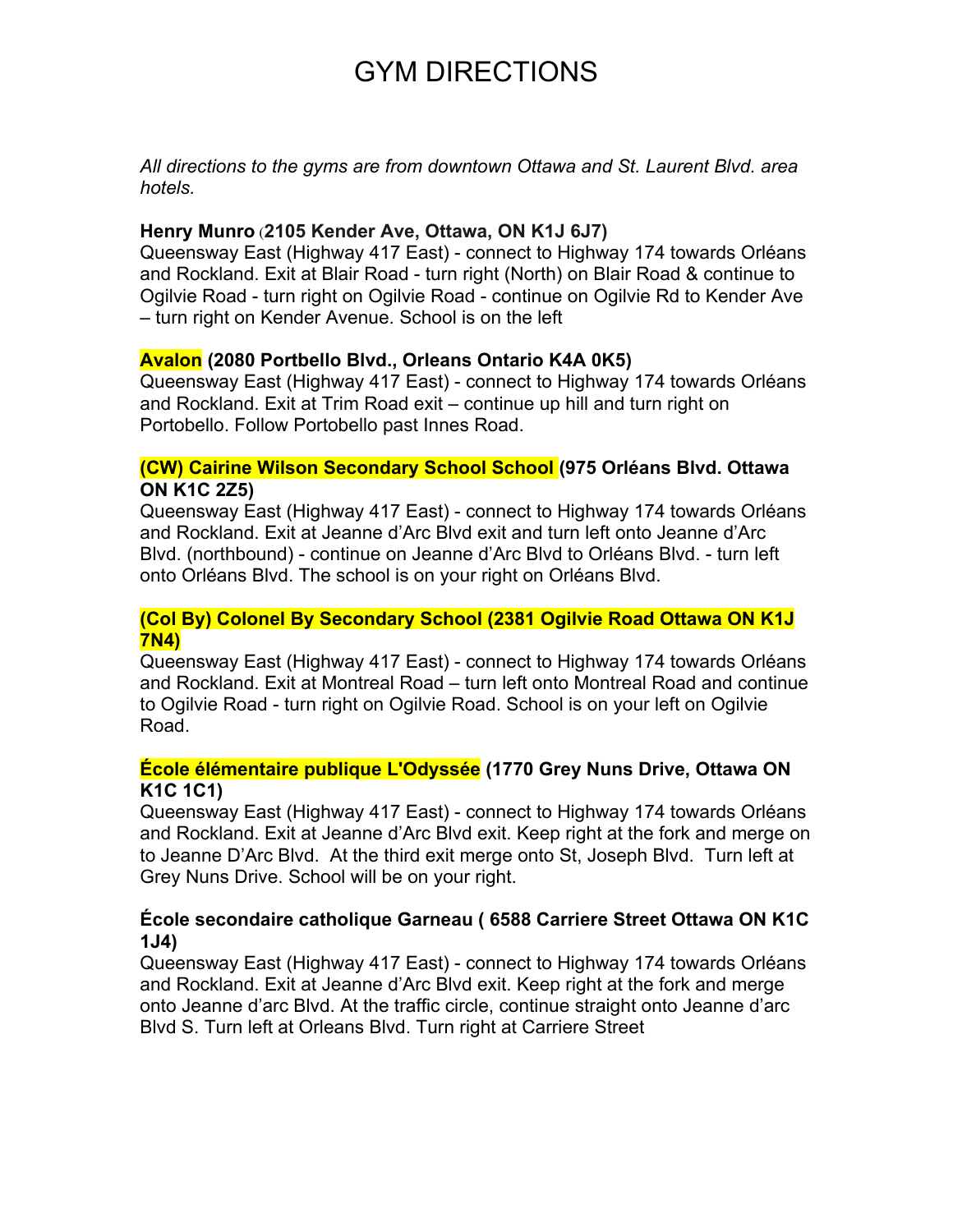# GYM DIRECTIONS

### **École secondaire publique Gisèle-Lalonde (500 Millenium Blvd Ottawa ON K4A 4X3)**

Queensway East (Highway 417 East) - connect to Highway 174 towards Orléans and Rockland. Exit at Trim Road exit - continue up the hill on Trim Road past Innes Road to Millenium Blvd - turn left onto Millenium Blvd – the school is at the end of the road

# **(GHS) Gloucester High School (2060 Ogilvie Road Ottawa ON K1J 7N8)**

Queensway East (Highway 417 East) - connect to Highway 174 towards Orléans and Rockland. Exit at Blair Road – turn right (North) on Blair Road and continue to Ogilvie Road - turn right on Ogilvie Road. The school is on your right on Ogilvie Road.

**La Cité collégiale (801 Aviation Parkway Ottawa ON K1K 4R3)** Queensway East (Highway 417 East) - connect to Highway 174 towards Orléans and Rockland. Exit at Blair Road - turn right (North) on Blair Road & continue to Ogilvie Road - turn left at Ogilvie Road – turn right at Bathgate Dr – turn left at Den Haag Drive.

# **(LBP) Lester B. Pearson Catholic High School (2072 Jasmine Cres. Ottawa ON K1J 8M5)**

Queensway East (Highway 417 East) - connect to Highway 174 towards Orléans and Rockland. Exit at Blair Road - turn right (North) on Blair Road & continue to Ogilvie Road - turn right on Ogilvie Road - continue on Ogilvie Rd to Jasmine Cr. School is at the corner of Ogilvie Rd & Jasmine Cr.

# **(St. Matt's) St. Matthew Catholic High School (6550 Bilberry Drive, Ottawa ON K1C 2S9)**

Queensway East (Highway 417 East) - connect to Highway 174 towards Orléans and Rockland. Exit at Jeanne d'Arc Blvd and turn left onto Jeanne d'Arc Blvd. (northbound) - continue on Jeanne d'Arc Blvd. to Bilberry Drive. The school is on your right.

# **(St Pete's) St. Peter Catholic High School (750 Charlemagne Blvd., Ottawa ON K4A 3M4)**

Queensway East (Highway 417 East) - connect to Highway 174 towards Orléans and Rockland. Exit at Tenth Line exit & continue up the hill until you come to the stoplight at Tenth Line - turn left on Tenth Line & continue to the next light at Charlemagne Blvd. - turn left at Charlemagne & continue until you see St Peter High School on your left.